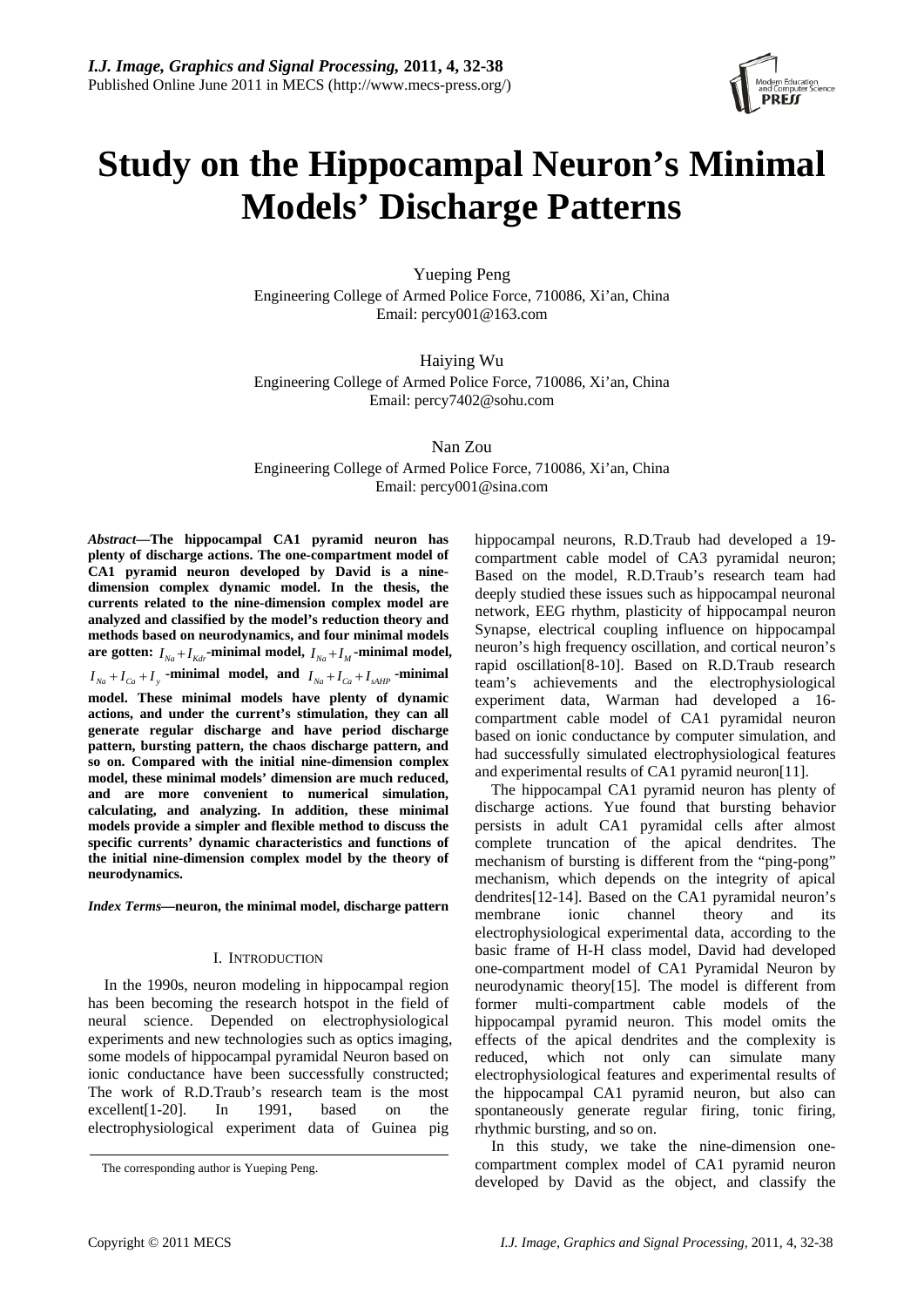currents related to the model, and simplify the model by the minimal model's reduction theory and method, and get the minimal models, and discuss these minimal models' dynamic characteristics by neurodynamic theory and methods.

## II. THE NINE-DIMENSION MODEL OF CA1 PYRAMID NEURON AND ITS DISCHARGE PATTERNS

The nine-dimension one-compartment model of CA1 pyramid neuron developed by David has multiple time scale dynamic action. The current balance equation of the model is as follows:

$$
C\frac{dV}{dt} = -I_{L} - I_{Na} - I_{NaP} - I_{Kdr} - I_{A} - I_{M} - I_{Ca} - I_{Y} - I_{sAlP} + I_{App}
$$

 Where C is the membrane capacitance; V is the membrane potential;  $I_L$  is the leakage current;  $I_{Na}$  is the transient  $N\hat{a}^+$  current;  $I_{Nap}$  is the persistent  $N\hat{a}^+$  current;  $I_{\text{Kdr}}$  is the delay rectification  $K^+$  current;  $I_A$  is the A-type instantaneous  $\mathbf{K}^+$  current;  $\mathbf{I}_M$  is the muscarine-sensitive  $\mathbf{K}^+$ current;  $I_{Ca}$  is the high-threshold  $Ca^{2+}$  current;  $I_{y}$  is the fast Ca<sup>2+</sup>-activated K<sup>+</sup> current; I<sub>S<sub>AHP</sub> is the slow Ca<sup>2+</sup>-</sub> activated  $K^+$  current;  $I_{APP}$  is the stimulation current.

Currents of above balance equation are changed into their corresponding ionic conductance forms, and the eight corresponding time variables are also added. Therefore, the models are changed into set of ninedimension ordinary differential equations,

$$
C \frac{dV}{dt} = -g_L (V - V_L) - g_{Na} m_{\infty}^3 (V) h (V - V_{Na})
$$
  

$$
- g_{NaP} p_{\infty} (V) (V - V_{Na}) - g_{Kdr} n^4 (V - V_K)
$$
  

$$
- g_A a_{\infty}^3 (V) b (V - V_K) - g_M z (V - V_K)
$$
  

$$
- g_{ca} r^2 (V - V_{Ca}) - g_y d_{\infty} ([Ca^{2+}]_i) y (V - V_K)
$$
  

$$
- g_{sAHP} q (V - V_K) + I_{App};
$$

$$
\frac{dh}{dt} = \frac{h_{\infty}(V) - h}{\tau_h(V)};
$$
\n
$$
\frac{dn}{dt} = \frac{n_{\infty}(V) - n}{\tau_h(V)};
$$
\n
$$
\frac{db}{dt} = \frac{b_{\infty}(V) - b}{\tau_h};
$$
\n
$$
\frac{dz}{dt} = \frac{z_{\infty}(V) - z}{\tau_z};
$$
\n
$$
\frac{dr}{dt} = \frac{r_{\infty}(V) - r}{\tau_r};
$$
\n
$$
\frac{dy}{dt} = \frac{y_{\infty}(V) - y}{\tau_y};
$$
\n
$$
\frac{dq}{dt} = \frac{q_{\infty}([Ca^{2+1}]_i) - q}{\tau_q};
$$
\n
$$
\frac{d[Ca^{2+1}]_i}{dt} = -\nu g_{Ca} r^2 (V - V_{Ca}) - \frac{[Ca^{2+1}]_i}{\tau_{Ca}};
$$
\n(1)

The equation model has nine time variables: the membrane potential variable V, transient Na<sup>+</sup> current inactivation variable h, delayed rectified  $K^+$  current activation variables n, A-type instantaneous  $K^+$  current inactivation variables b, muscarine-Sensitive K<sup>+</sup> currentactivated variables Z, high-threshold  $Ca<sup>2+</sup>$  currentactivated variable r, fast  $Ca^{2+}$ -activated  $K^+$  currentactivated variable y, slow  $Ca^{2+}$ -activated  $K^+$  currentactivated variable q, and intramembrane calcium ion concentration variable  $[Ca^{2+}]$ i. At numerical calculation, the values of model parameters refer to appendix A. In addition, the state variable of the model is  $(V, h, n, b, z, r, ...)$ y, q,  $[Ca^{2+}]\iota$ ), and the initial state of the model is  $(-65, 0.1, 0.1)$ 0.1, 0.1, 0.1, 0.1, 0.1, 0.1, 0.05).

The nine-dimension model of CA1 pyramid neuron showed by formula (1) can spontaneously generate regular firing, tonic firing, rhythmic bursting, and so on[15]. Based on MATLAB simulation methods, several common discharge patterns of the nine-dimension model of CA1 pyramid neuron under different currents' stimulation are showed in Figure 1.



Figure 1. Discharge patterns of the nine-dimension model of CA1 pyramid neuron. (a) and (d) are the period 1 discharge pattern. (b) and (e) are the bursting discharge pattern. (c) and (f) are the chaos discharge pattern.

### III. THE HIPPOCAMPAL CA1 PYRAMID NEURON'S MINIMAL MODELS AND ITS DISCHARGE PATTERNS

According to the theory of neurodynamics, the high dimension neuron model based on ionic conductance can be reduced to the low dimension models such as the minimal model[23]. The minimal model usually includes one amplifying and one resonant (recovery) gating variable (plus an Ohmic leak current)[23], and it has following characters: It has a limit cycle attractor, at least for some values of parameters, and can generate tonic firing; If one removes any current or gating variable, the minimal model has only equilibrium attractors for any values of parameters, and can't generate firing[21-26]. It must be noted that the dynamic characteristics of the reduced models(including the minimal model) can't globally express the characteristics of the primary model,

Copyright © 2011 MECS *I.J. Image, Graphics and Signal Processing,* 2011, 4, 32-38

*dh*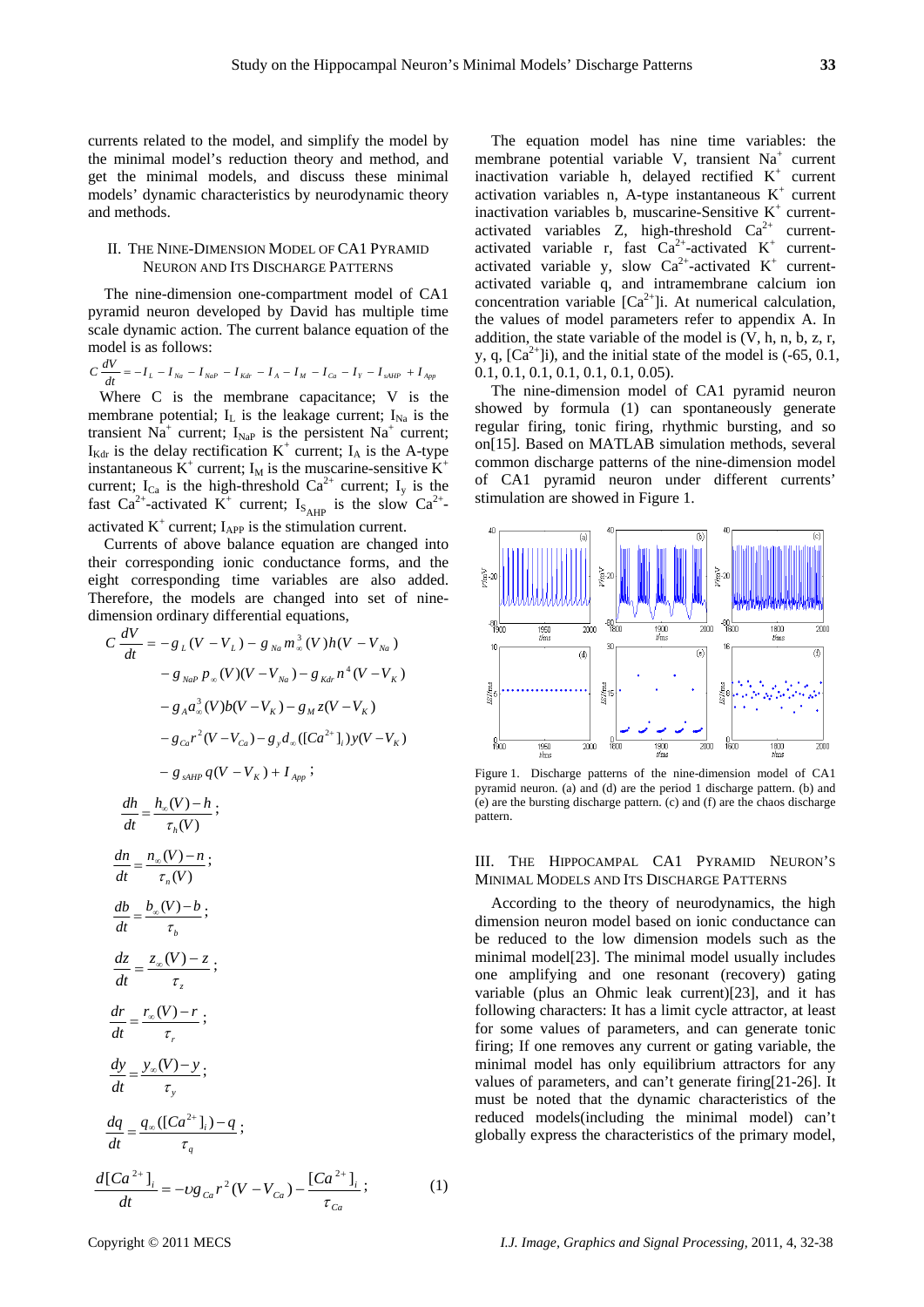but it is very convenient to analyze the specific dynamic characteristics of the neuron model.

The one-compartment model of CA1 pyramid neuron developed by David is a nine-dimension complex dynamic model. According to the model's reduction methods based on neurodynamics, the nine-dimension complex model can be reduced to the low dimension model by the dimension reduction, and several following minimal models which can generate regular firing are gotten.

## *A.*  $I_{Na} + I_{Kdr}$ -Minimal Model

The minimal model consists of the transient Na<sup>+</sup> current( $I_{Na}$ ), the delay rectification  $K^+$  current( $I_{Kdr}$ ), and the leakage current( $I_L$ ). The descriptive differential equation is as follows,

$$
C\frac{dV}{dt} = -g_L(V - V_L) - g_{Na}m_{\infty}^3(V)h(V - V_{Na})
$$
  

$$
-g_{Kdr}n^4(V - V_K) + I_{APP}
$$
  

$$
\frac{dh}{dt} = \frac{h_{\infty}(V) - h}{\tau_h(V)}
$$
  

$$
\frac{dn}{dt} = \frac{n_{\infty}(V) - n}{\tau_h(V)}
$$
 (2)

Where the values of parameters related to the model equation are showed in appendix A.

 Under the current's stimulation, the minimal model described by formula (2) can generate period discharge pattern, bursting pattern, the chaos discharge pattern, and so on. The minimal model's discharge patterns and the phase plane portraits are showed in Figure 2, where the stimulation currernt is the direct current (the amplitude is 5nA) and the half wave sine current (the amplitude is 10nA and the period is 5ms). The model's simulation time is 0~2000ms, and the graphing time interval is 1000~2000ms.

From Figure 2, the neuron generates period 1 discharge pattern under the direct current (the amplitude is 5nA); and the neuron generates period 2 discharge pattern under the half wave sine current (the amplitude is 10nA and the period is 5ms).



Figure 2.  $I_{Na} + I_{Kdr}$ -Minimal model's discharge patterns and the phase plane portraits. (a) The changing chart of the membrane potential with time under stimulation of the direct current (the amplitude is 5nA). (b) The changing chart of the membrane potential with time under stimulation of the half wave sine current (the amplitude is 10nA and the period is 5ms). (c) The phase plane portrait under stimulation of the direct current (the amplitude is 5nA). (d) The phase plane portrait under stimulation of the half wave sine current (the amplitude is 10nA and the period is 5ms).

## *B.*  $I_{N_a} + I_M$ -Minimal Model

The minimal model consists of the transient Na<sup>+</sup> current( $I_{Na}$ ), the muscarine-sensitive K<sup>+</sup> current ( $I_{M}$ ), and the leakage current( $I_L$ ). The descriptive differential equation is as follows,

$$
C\frac{dV}{dt} = -g_L(V - V_L) - g_{Na}m_\infty^3(V)h(V - V_{Na}) - g_M z(V - V_K) + I_{App}
$$
  
\n
$$
\frac{dh}{dt} = \frac{h_\infty(V) - h}{\tau_h(V)}
$$
  
\n
$$
\frac{dz}{dt} = \frac{z_\infty(V) - z}{\tau_z}
$$
\n(3)

Where the values of parameters related to the model equation are showed in appendix A.

 Under the current's stimulation, the minimal model described by formula (3) can generate slow period discharge pattern, and so on. The minimal model's discharge patterns and the phase plane portraits are showed in Figure 3, where the stimulation currernt is the direct current (the amplitude is 5nA) and the half wave sine current (the amplitude is 10nA and the period is 10ms). The model's simulation time is 0~2000ms, and the graphing time interval is 1000~2000ms.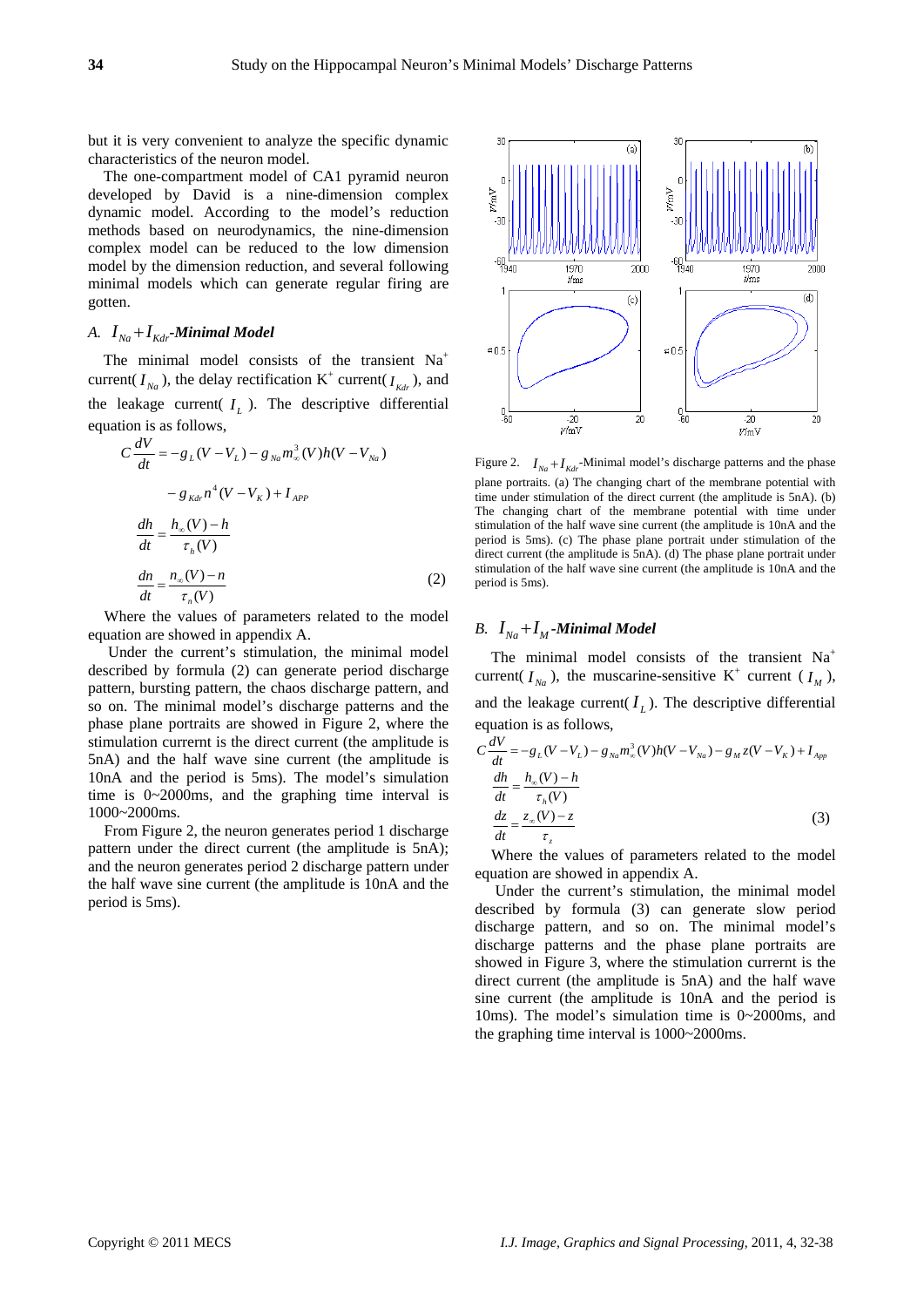

Figure 3.  $I_{Na} + I_{M}$ -Minimal model's discharge patterns and the phase plane portraits. (a) The changing chart of the membrane potential with time under stimulation of the direct current (the amplitude is 5nA). (b) The changing chart of the membrane potential with time under stimulation of the half wave sine current (the amplitude is 10nA and the period is 10ms). (c) The phase plane portrait under stimulation of the direct current (the amplitude is 5nA). (d) The phase plane portrait under stimulation of the half wave sine current (the amplitude is 10nA and the period is 10ms).

From Figure 2, the neuron generates period 1 discharge pattern under the direct current (the amplitude is 5nA). The neuron also generates period 1 discharge pattern under the half wave sine current (the amplitude is 10nA and the period is 10ms); However, because frequency of the stimulation current is much higher than the intrinsic discharge frequency of the neuron model, the "spike" phenomenon(Figure 3 (b)) comes into being when the stimulation current is added to the intrinsic discharge pattern of the neuron model. In addition,  $I_{Na} + I_M$  -Minimal Model's discharge frequency is much lower than  $I_{Na} + I_{M}$ -Minimal Model's discharge frequency, which is mainly caused by the intrinsic characteristics of the muscarine-sensitive K+ current  $(I_M)$ .

## *C.*  $I_{Na} + I_{Ca} + I_{V}$ -Minimal Model

The minimal model consists of the transient Na<sup>+</sup> current( $I_{Na}$ ), the high-threshold Ca<sup>2+</sup> current ( $I_{Ca}$ ), the fast Ca<sup>2+</sup>-activated K<sup>+</sup> current( $I<sub>y</sub>$ ), and the leakage current( $I_L$ ). The descriptive differential equation is as follows,

$$
C \frac{dV}{dt} = -g_L(V - V_L) - g_{Na}m_{\infty}^3(V)h(V - V_{Na}) - g_{Ca}r^2(V - V_{Ca})
$$
  
\n
$$
- g_{y}d_{\infty}([Ca^{2+}]_{i})y(V - V_K) + I_{App}
$$
  
\n
$$
\frac{dh}{dt} = \frac{h_{\infty}(V) - h}{\tau_h(V)}
$$
  
\n
$$
\frac{dr}{dt} = \frac{r_{\infty}(V) - r}{\tau_r}
$$
  
\n
$$
\frac{dq}{dt} = \frac{q_{\infty}([Ca^{2+}]_{i}) - q}{\tau_q}
$$

$$
\frac{d[Ca^{2+}]_{i}}{dt} = -\nu g_{ca}r^{2}(V - V_{ca}) - \frac{[Ca^{2+}]_{i}}{\tau_{ca}}
$$
(4)

Where the values of parameters related to the model equation are showed in appendix A.



Figure 4.  $I_{Na} + I_{Ca} + I_{y}$ -Minimal model's discharge patterns and the phase plane portraits. (a) The changing chart of the membrane potential with time under stimulation of the direct current (the amplitude is 5nA). (b) The changing chart of the membrane potential with time under stimulation of the half wave sine current (the amplitude is 10nA and the period is 50ms). (c) The phase plane portrait under stimulation of the direct current (the amplitude is 5nA). (d) The phase plane portrait under stimulation of the half wave sine current (the amplitude is 10nA and the period is 50ms).

Under the current's stimulation, the minimal model described by formula (4) can generate period discharge pattern, bursting pattern, the chaos discharge pattern, and so on. The minimal model's discharge patterns and the phase plane portraits are showed in Fig. 4, where the stimulation currernt is the direct current (the amplitude is 5nA) and the half wave sine current (the amplitude is 10nA and the period is 50ms). The model's simulation time is 0~2000ms, and the graphing time interval is 1000~2000ms.

From Fig.4, the neuron generates period 1 discharge pattern under the direct current (the amplitude is 5nA); The neuron generates bursting discharge pattern under the half wave sine current (the amplitude is 10nA and the period is 50ms), and the firing number of each bursting is different.

# *D.*  $I_{Na} + I_{Ca} + I_{sAHP}$ -Minimal Model

The minimal model consists of the transient Na<sup>+</sup> current( $I_{Na}$ ), the high-threshold Ca<sup>2+</sup> current ( $I_{Ca}$ ), the slow  $Ca^{2+}$ -activated K<sup>+</sup> current( $I_{sAHP}$ ), and the leakage current( $I_L$ ). The descriptive differential equation is as follows,

$$
C\frac{dV}{dt} = -g_L(V - V_L) - g_{Na}m_{\infty}^3(V)h(V - V_{Na}) - g_{Ca}r^2(V - V_{Ca})
$$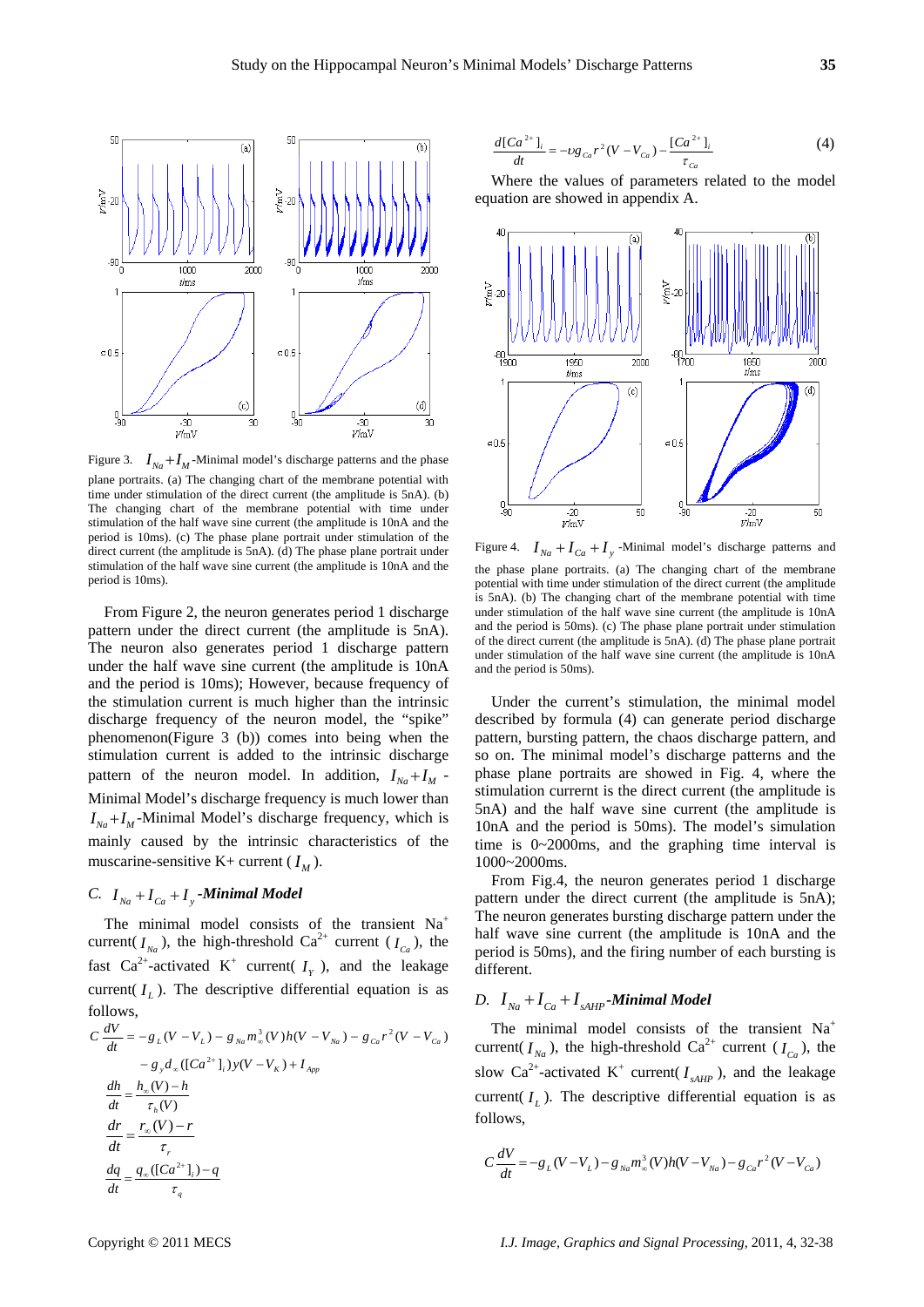$$
-g_{sAHP}q(V - V_K) + I_{App}
$$
  
\n
$$
\frac{dh}{dt} = \frac{h_{\infty}(V) - h}{\tau_h(V)}
$$
  
\n
$$
\frac{dr}{dt} = \frac{r_{\infty}(V) - r}{\tau_r}
$$
  
\n
$$
\frac{dq}{dt} = \frac{q_{\infty}([Ca^{2+}]_i) - q}{\tau_q}
$$
  
\n
$$
\frac{d[Ca^{2+}]_i}{dt} = -\nu g_{Ca}r^2(V - V_{Ca}) - \frac{[Ca^{2+}]_i}{\tau_{Ca}}
$$
\n(5)

Where the values of parameters related to the model equation are showed in appendix A.

Under the current's stimulation, the minimal model described by formula (5) can generate slow period discharge pattern, and so on. The minimal model's discharge patterns and the phase plane portraits are showed in Fig. 5, where the stimulation currernt is the direct current (the amplitude is 5nA) and the half wave sine current (the amplitude is 20nA and the period is 5ms). The model's simulation time is 0~2000ms, and the graphing time interval is 1000~2000ms.

From Fig.5, the neuron generates period 1 discharge pattern under the direct current (the amplitude is 5nA). The neuron also generates period 1 discharge pattern under the half wave sine current (the amplitude is 20nA and the period is 5ms); However, because frequency of the stimulation current is much higher than the intrinsic discharge frequency of the neuron model, the "spike" phenomenon (Fig.5 (b)) comes into being when the stimulation current is added to the intrinsic discharge pattern of the neuron model. In addition,  $I_{N_a} + I_M$ Minimal Model's discharge frequency is much lower than discharge frequency of Minimal Models (described by formula (2) and (4)), which is mainly caused by the intrinsic characteristics of the slow Ca2+-activated K<sup>+</sup> current( $I_{\text{AHP}}$ ).



Figure 5.  $I_{Na} + I_{Ca} + I_{sAHP}$ -Minimal model's discharge patterns and the phase plane portraits. (a) The changing chart of the membrane potential with time under stimulation of the direct current (the amplitude is 5nA). (b) The changing chart of the membrane potential with time

under stimulation of the half wave sine current (the amplitude is 20nA and the period is 5ms). (c) The phase plane portrait under stimulation of the direct current (the amplitude is 5nA). (d) The phase plane portrait under stimulation of the half wave sine current (the amplitude is 20nA and the period is 5ms).

#### VI. CONCLUSION

In the thesis, the currents related to the nine-dimension one-compartment complex model of CA1 pyramid neuron developed by David are analyzed and classified by the model's reduction theory and methods based on neurodynamics, and four minimal models are gotten:  $I_{Na} + I_{Kdr}$  -minimal model,  $I_{Na} + I_{M}$  -minimal model,  $I_{Na} + I_{Ca} + I_{y}$  -minimal model, and  $I_{Na} + I_{Ca} + I_{sAHP}$  minimal model. These minimal models have plenty of dynamic actions, and under the current's stimulation, they can all generate regular discharge and have period discharge pattern, bursting pattern, the chaos discharge pattern, and so on.

Compared with the initial nine-dimension complex model, these minimal models' dimension are much reduced, and are more convenient to numerical simulation, calculating, and analyzing. In addition, though these minimal models can't globally express characteristics and functions of the primary ninedimension complex model, they provide a simpler and flexible method to discuss the specific currents' dynamic characteristics and functions of the initial nine-dimension complex model by the theory of neurodynamics.

#### APPENDIX A

Parameters' values of the nine-dimension onecompartment complex model of CA1 pyramid neuron developed by David are as follow:<br> $C_1 + C_2$ 

C = 
$$
\ln F/cm^2
$$
;  
\n $g_L = 0.05mS/cm^2$ ;  
\n $V_L = -70mV$ ;  
\n $g_{Na} = 35mS/cm^2$ ;  
\n $g_{NaP}$  is about 0-0.41mS/cm<sup>2</sup>;  
\n $g_{Kdr} = 6mS/cm^2$ ;  
\n $g_A = 1.4mS/cm^2$ ;  
\n $g_M = 1mS/cm^2$ ;  
\n $V_{Na} = 55mV$ ;  
\n $V_{K} = -90mV$ ;  
\n $g_{Ca}$  is about 0-0.2mS/cm<sup>2</sup>;  
\n $g_{SAHP} = 5mS/cm^2$ ;  
\n $g_{SAHP} = 5mS/cm^2$ ;  
\n $V_{Ca} = 120mV$ ;  
\n $m_{\infty}(V) = \frac{1}{1 + \exp(\frac{-30-V}{9.5})}$ 

Copyright © 2011 MECS *I.J. Image, Graphics and Signal Processing,* 2011, 4, 32-38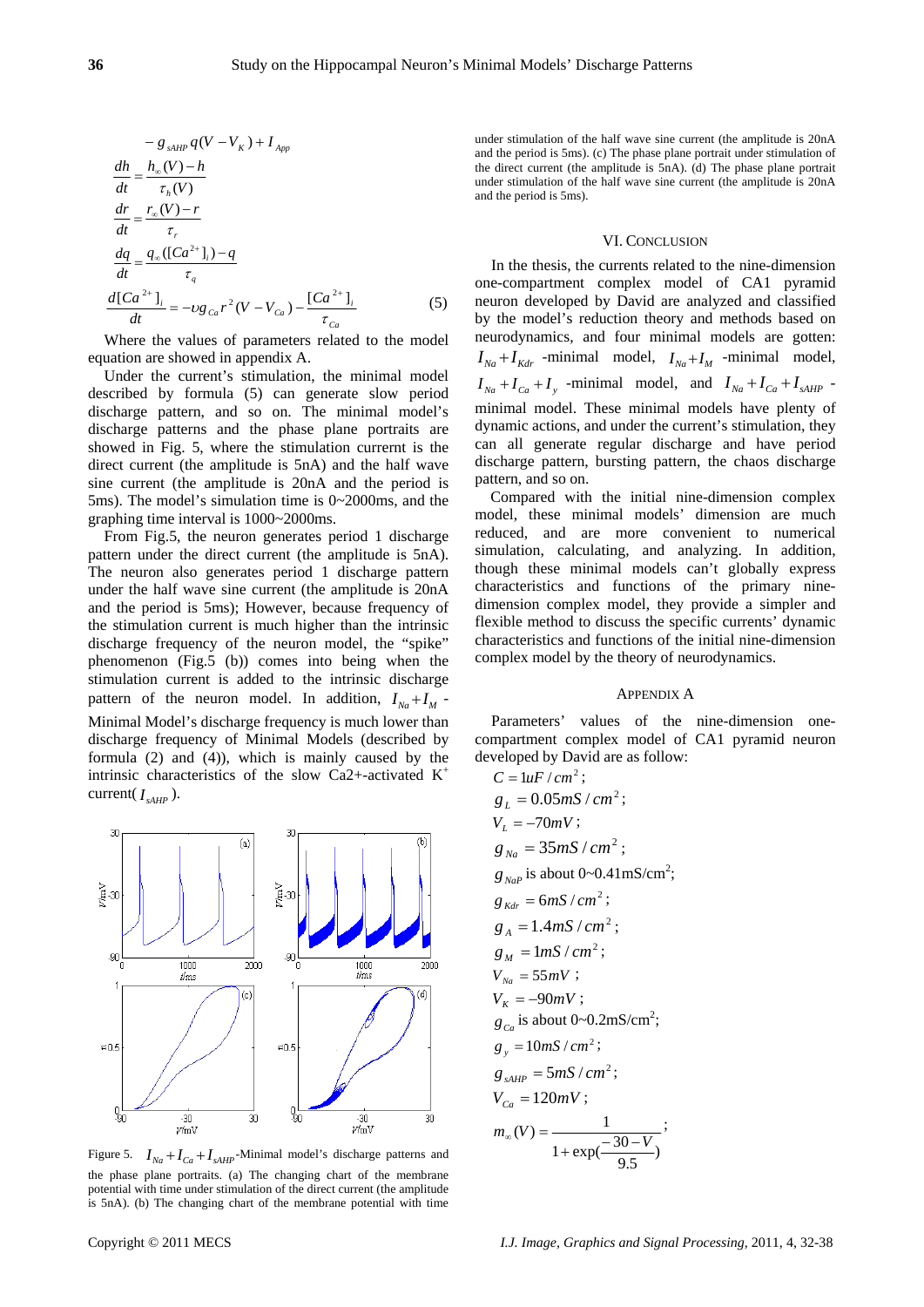$$
p_{\infty}(V) = \frac{1}{1 + \exp(\frac{\theta_{p} - V}{3})}
$$
  
\n
$$
-47mV \le \theta_{p} \le -41mV;
$$
  
\n
$$
a_{\infty}(V) = \frac{1}{1 + \exp(\frac{-50 - V}{20})};
$$
  
\n
$$
d_{\infty}([Ca^{2+1}]_{i}) = \frac{1}{1 + \frac{6}{[Ca^{2+1}]_{i}}};
$$
  
\n
$$
h_{\infty}(V) = \frac{1}{1 + \exp(\frac{-45 - V}{-7})};
$$
  
\n
$$
\tau_{h}(V) = 0.1 + 0.75 \times \frac{1}{1 + \exp(\frac{-40.5 - V}{-6})};
$$
  
\n
$$
n_{\infty}(V) = \frac{1}{1 + \exp(\frac{-35 - V}{10})};
$$
  
\n
$$
\tau_{n}(V) = 0.1 + 0.5 \times \frac{1}{1 + \exp(\frac{-27 - V}{-15})};
$$
  
\n
$$
b_{\infty}(V) = \frac{1}{1 + \exp(\frac{-80 - V}{-6})};
$$
  
\n
$$
\tau_{b} = 15m s;
$$
  
\n
$$
z_{\infty}(V) = \frac{1}{1 + \exp(\frac{-39 - V}{5})};
$$
  
\n
$$
\tau_{z} = 75m s;
$$
  
\n
$$
r_{\infty}(V) = \frac{1}{1 + \exp(\frac{-30 - V}{10})};
$$
  
\n
$$
\tau_{r} = 1m s;
$$
  
\n
$$
y_{\infty}(V) = \frac{1}{1 + \exp(\frac{-30 - V}{7})};
$$
  
\n
$$
\tau_{y} = 2m s;
$$
  
\n
$$
\tau_{q} = 450m s;
$$
  
\n
$$
v = 0.13cm^{2}/(m s \times \mu A);
$$
  
\n
$$
q_{\infty}([Ca^{2+1}]_{i}) = \frac{1}{1 + \frac{16}{[Ca^{2+1}]_{i}}};
$$
  
\n
$$
\tau_{Ca} = 13m s;
$$

#### ACKNOWLEDGMENT

This work is supported by the basic research project of Engineering College of Armed Police Force. The project name is "Study on the Synchronization Mechanism of Uncoupled Neurons (No. WJY201015).

In addition, the authors would like to thank "The 2nd International Conference on Biomedical Engineering and Computer Science (ICBECS 2011)" for providing the chance and really appreciate the anonymous reviewers for the valuable comments on the paper.

#### **REFERENCES**

- [1] Urbani A and Belluzzi O, "Riluzole inhibits the persistent sodium current in mammalian CNS neurons," *Eur J Neurosci*, vol. 12, pp. 3567–3574, January 2000.
- [2] Vasilyev DV and Barish ME, "Postnatal development of the hyperpolarization-activated excitatory current Ih in mouse hippocampal pyramidal neurons," *J Neurosci*, vol. 22, pp. 8992–9004, April 2002.
- [3] Vervaeke K, Hu H, Graham LJ, and Storm JF, "Contrasting effects of the persistent Na\_current on neuronal excitability and spike timing," *Neuron*, vol. 49, pp. 257–270, May 2006.
- [4] Shuai J, Bikson M, Hahn PJ, Lian J, and Durand DM, "Ionic mechanisms underlying spontaneous CA1 neuronal firing in Ca2+-free solution," *Biophys J*, vol. 84, pp. 2009– 2011, April 2003.
- [5] Gu N, Vervaeke K, Hu H, and Storm JF, "Kv7/KCNQ/M and HCN/h, but not KCa2/SK channels, contribute to the somatic medium after-hyperpolarization and excitability control in CA1 hippocampal pyramidal cells," *J Physiol*, vol. 566, pp. 689–715, June 2005.
- [6] Chen S, Yue C, and Yaari Y, "A transitional period of calcium-dependent bursting triggered by spike backpropagation into apical dendrites in developing hippocampal neurons," *J Physiol*, vol. 567, pp. 79–93, March 2005.
- [7] Metz AE, Jarsky T, Martina M, and Spruston N, "R-type calcium channels contribute to afterdepolarization and bursting in hippocampal CA1 pyramidal neurons," *J Neurosci*, vol. 25, pp. 5763–5773, April 2005.
- [8] Traub RD, Wong RK, Miles R, and Michelson H, "A model of a CA3 hippocampal pyramidal neuron incorporating voltage-clamp data on intrinsic conductances," *J Neurophysiol*, vol. 66, pp. 635–649, 1991.
- [9] Traub RD and Miles R, "Neuronal networks of the hippocampus," New York: Cambridge, 1991.
- [10] Traub RD, Jefferys JGR, Miles R, Whittington MA, and To´th K , "A branching dendritic model of a rodent CA3 pyramidal neurone," *J Physiol*, vol. 481, pp. 79–95, February 1994.
- [11] Warman EN, Durand DM, and Yuen GL, "Reconstruction of hippocampal CA1 pyramidal cell electrophysiology by computer simulations," *J Neurophysiol*, vol. 71, pp. 2033– 2045, April 1994.
- [12] Yue C, Remy S, Su H, Beck H, and Yaari Y, "Proximal persistent Na+ channels drive spike afterdepolarizations and associated bursting in adult CA1 pyramidal cells," *J Neurosci*, vol. 25, pp. 9704–9720, 2005.
- [13] Yue C and Yaari Y, "KCNQ/M channels control spike afterdepolarization and burst generation in hippocampal neurons," *J Neurosci*, vol. 24, pp. 4614–4624, 2004.
- [14] Yue C and Yaari Y, "Axo-somatic and apical dendritic Kv7/M channels differentially regulate the intrinsic